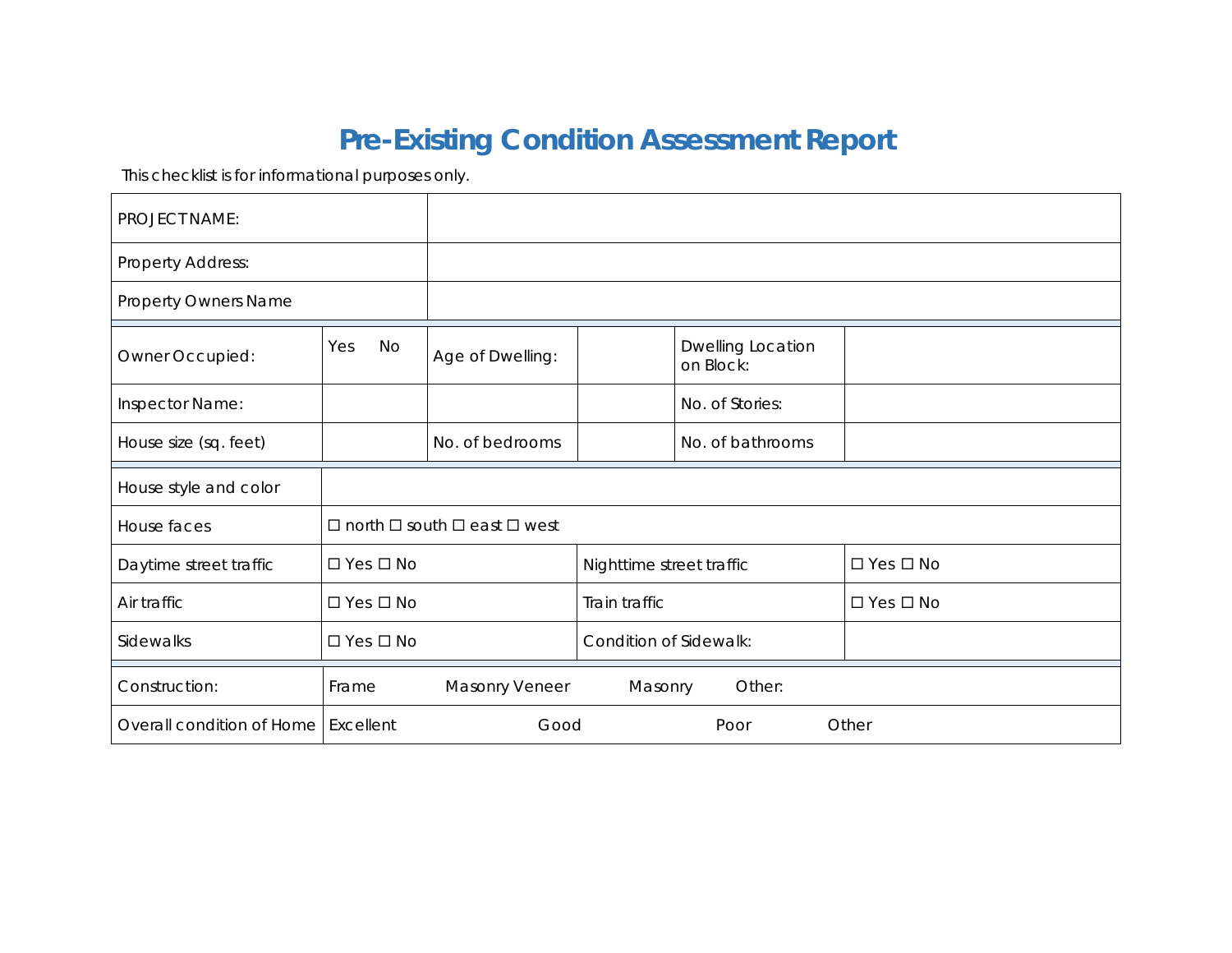| Any unrepaired Damages:                | <b>No</b><br>Yes          | Describe:             |  |
|----------------------------------------|---------------------------|-----------------------|--|
| Driveway                               | $\boxtimes$ Yes $\Box$ No | Condition of Driveway |  |
| Exterior Inspection (Note all existing |                           |                       |  |
| <b>Condition of Exterior Walls:</b>    |                           |                       |  |
| Condition of Roof:                     |                           |                       |  |
| <b>Condition of Exterior Surfaces:</b> |                           |                       |  |
| Condition of Chimney(s):               |                           |                       |  |
| Condition of Landscaping:              |                           |                       |  |
| Irrigation System:                     |                           |                       |  |
| Special Architectural features:        |                           |                       |  |
| Condition of neighboring houses        |                           |                       |  |
| <b>Other Comments:</b>                 |                           |                       |  |

| Key                            | <b>Comments</b> |
|--------------------------------|-----------------|
| M – Missing                    |                 |
| G - Good condition             |                 |
| S-Scratched                    |                 |
| D-Damaged                      |                 |
| <b>B-Broken</b>                |                 |
| R - Repair/Replacements needed |                 |
|                                |                 |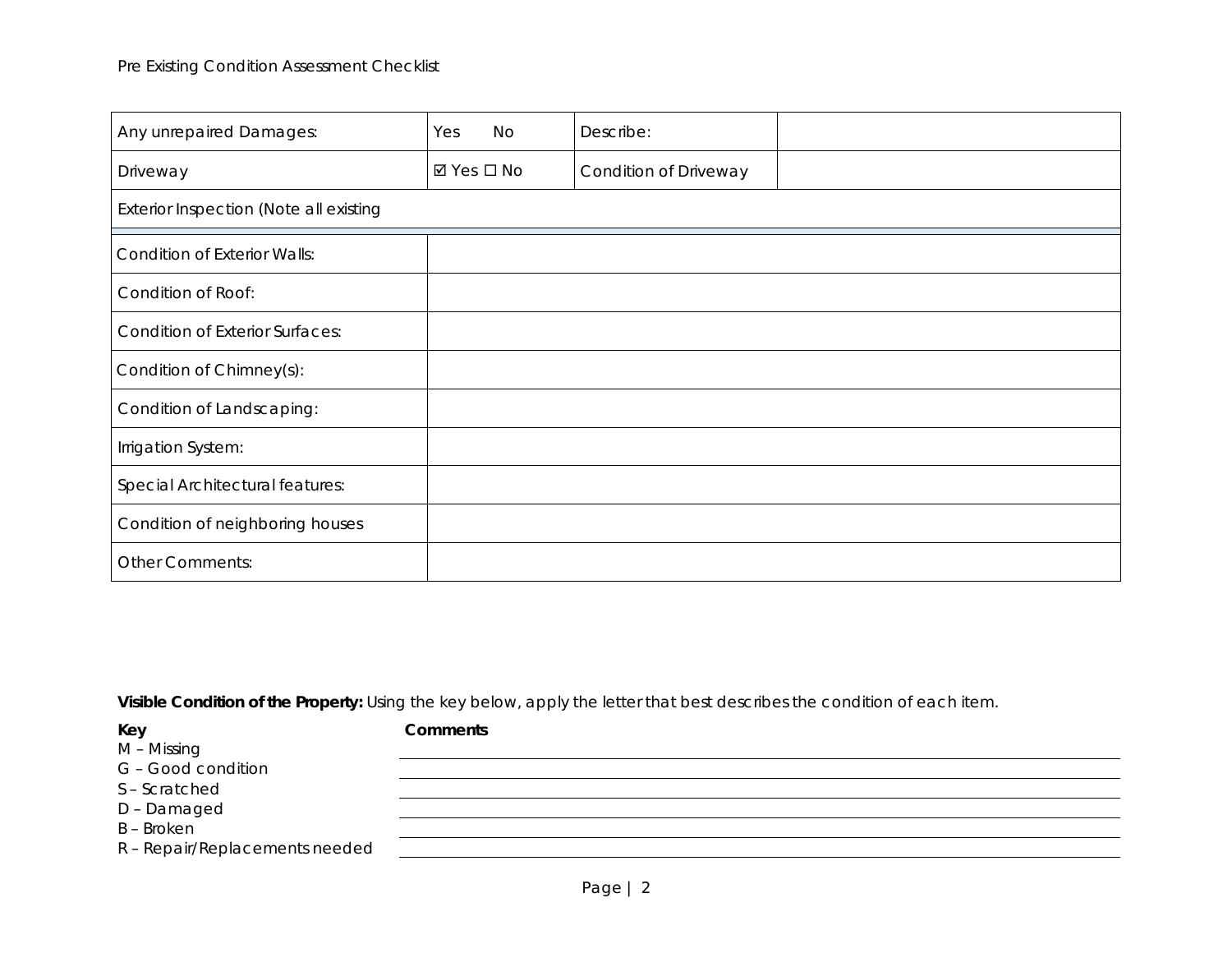## **Exterior FEATURE CONDITION** Front door Front screen door Back door Back screen door Screen and storm windows Glass and frames Siding/brick, etc. Mailbox Doorbell House number Garbage container Recycling containers Paint and trim Patios and decks Roof and flashing Chimney **Gutters** Eaves Driveway Shed **Exterior FEATURE CONDITION** Garage Outdoor lighting Parking Drainage Retaining wall Soil movement Yard **Dining Room FEATURE CONDITION** Windows Carpet or floor Walls **Ceiling** Lights and switches **Outlets** Baseboards Trim

**Visible Condition of the Property:** Using the key below, apply the letter that best describes the condition of each item.

**Key Comments**

G – Good condition

S – Scratched

D – Damaged

B – Broken

M – Missing

R – Repair/Replacements needed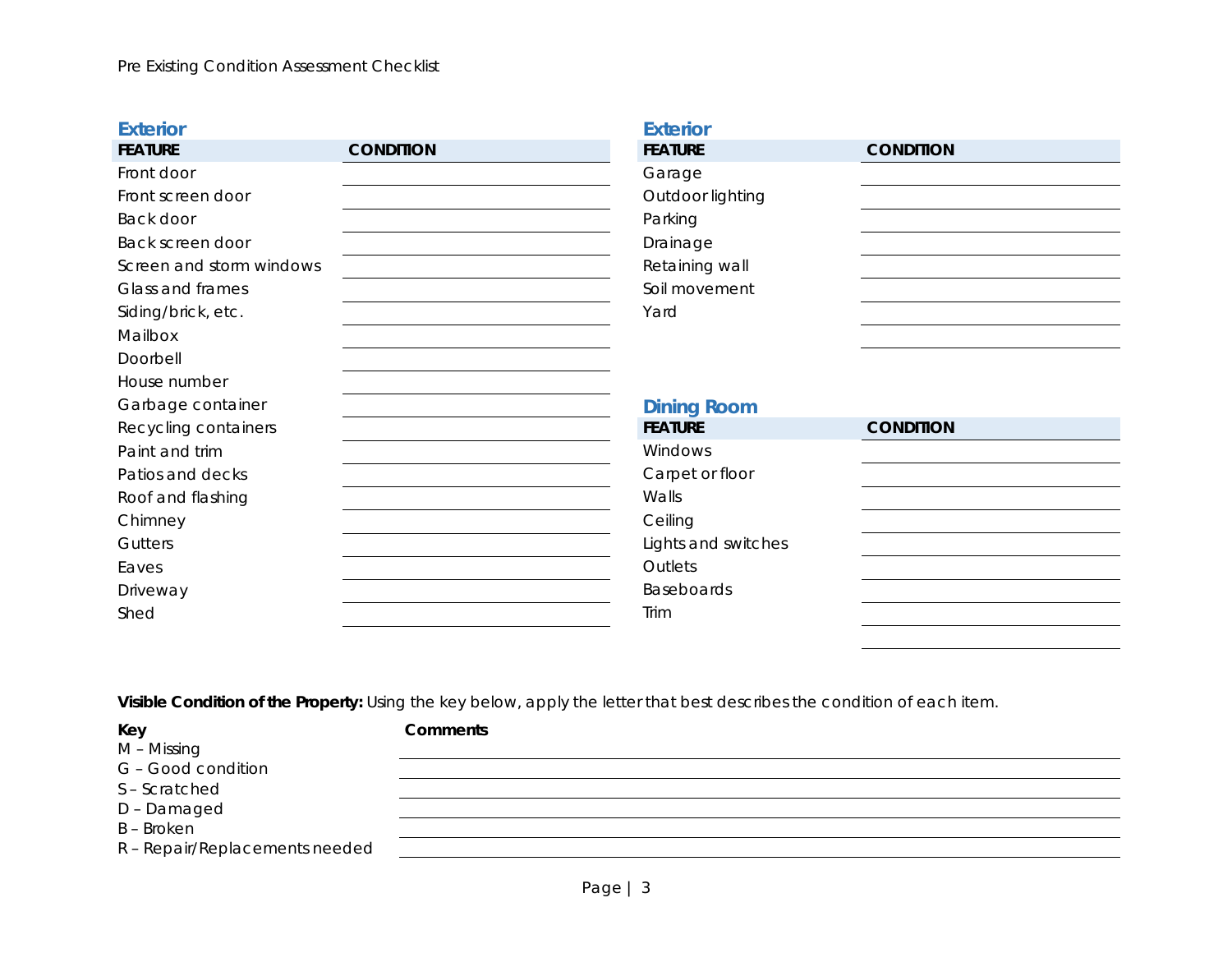| <b>Kitchen</b>       |                  | <b>Living Room</b>              |                  |
|----------------------|------------------|---------------------------------|------------------|
| <b>FEATURE</b>       | <b>CONDITION</b> | <b>FEATURE</b>                  | <b>CONDITION</b> |
| Windows              |                  | Windows                         |                  |
| Floor                |                  | Carpet or floor                 |                  |
| Walls                |                  | Walls                           |                  |
| Ceiling              |                  | Ceiling                         |                  |
| Lights and switches  |                  | Outlets, including cable outlet |                  |
| Outlets              |                  | Lights and switches             |                  |
| Stove                |                  |                                 |                  |
| Refrigerator         |                  | <b>Hallway and Stairwell</b>    |                  |
| Sink                 |                  | <b>FEATURE</b>                  | <b>CONDITION</b> |
| Cabinets and counter |                  | Floor                           |                  |
| Baseboards           |                  | Walls                           |                  |
| Trim                 |                  | Ceiling                         |                  |
|                      |                  | Lights and switches             |                  |
|                      |                  | Outlets                         |                  |
| <b>Living Room</b>   |                  | Baseboards                      |                  |
| <b>FEATURE</b>       | <b>CONDITION</b> | Trim                            |                  |
| Door                 |                  | Stair treads                    |                  |
| Windows              |                  | Stair structure                 |                  |
| Carpet or floor      |                  | Landing and handrail            |                  |
| Walls                |                  |                                 |                  |

**Key Comments**

M – Missing

G – Good condition

S – Scratched

D – Damaged

B – Broken

R – Repair/Replacements needed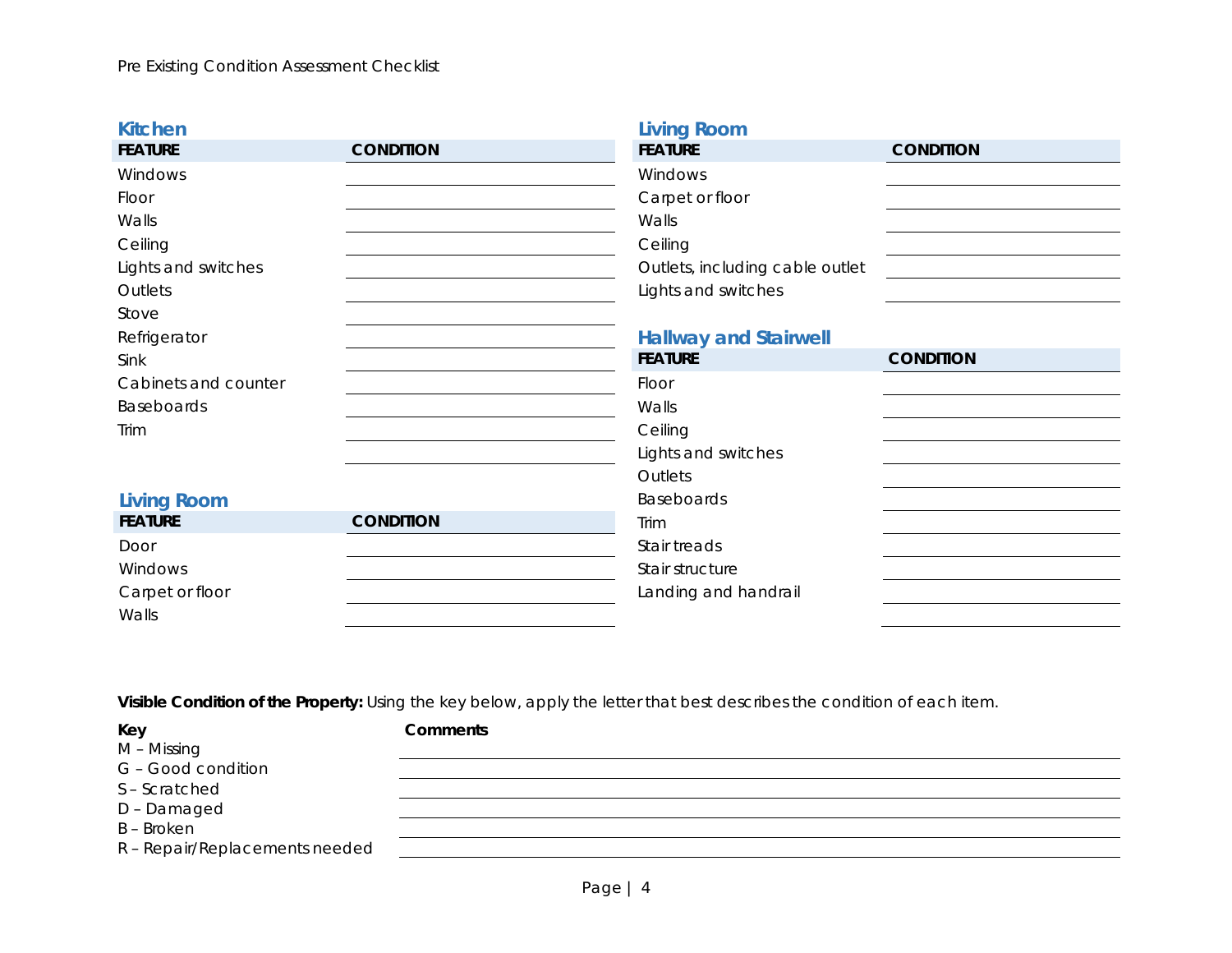## Pre Existing Condition Assessment Checklist

| <b>Bedrooms</b>     |                 | <b>CONDITION</b> |                  |                  |  |
|---------------------|-----------------|------------------|------------------|------------------|--|
| <b>FEATURE</b>      | <b>BEDROOM1</b> | <b>BEDROOM 2</b> | <b>BEDROOM 3</b> | <b>BEDROOM 4</b> |  |
| Door                |                 |                  |                  |                  |  |
| Windows             |                 |                  |                  |                  |  |
| Carpet or floor     |                 |                  |                  |                  |  |
| Walls               |                 |                  |                  |                  |  |
| Ceiling             |                 |                  |                  |                  |  |
| Lights and switches |                 |                  |                  |                  |  |
| Outlets             |                 |                  |                  |                  |  |
| Closet              |                 |                  |                  |                  |  |
| Baseboards          |                 |                  |                  |                  |  |
| Trim                |                 |                  |                  |                  |  |
|                     |                 |                  |                  |                  |  |
|                     |                 |                  |                  |                  |  |
|                     |                 |                  |                  |                  |  |
|                     |                 |                  |                  |                  |  |

| Key                            | <b>Comments</b> |
|--------------------------------|-----------------|
| M – Missing                    |                 |
| G - Good condition             |                 |
| S-Scratched                    |                 |
| D-Damaged                      |                 |
| B - Broken                     |                 |
| R - Repair/Replacements needed |                 |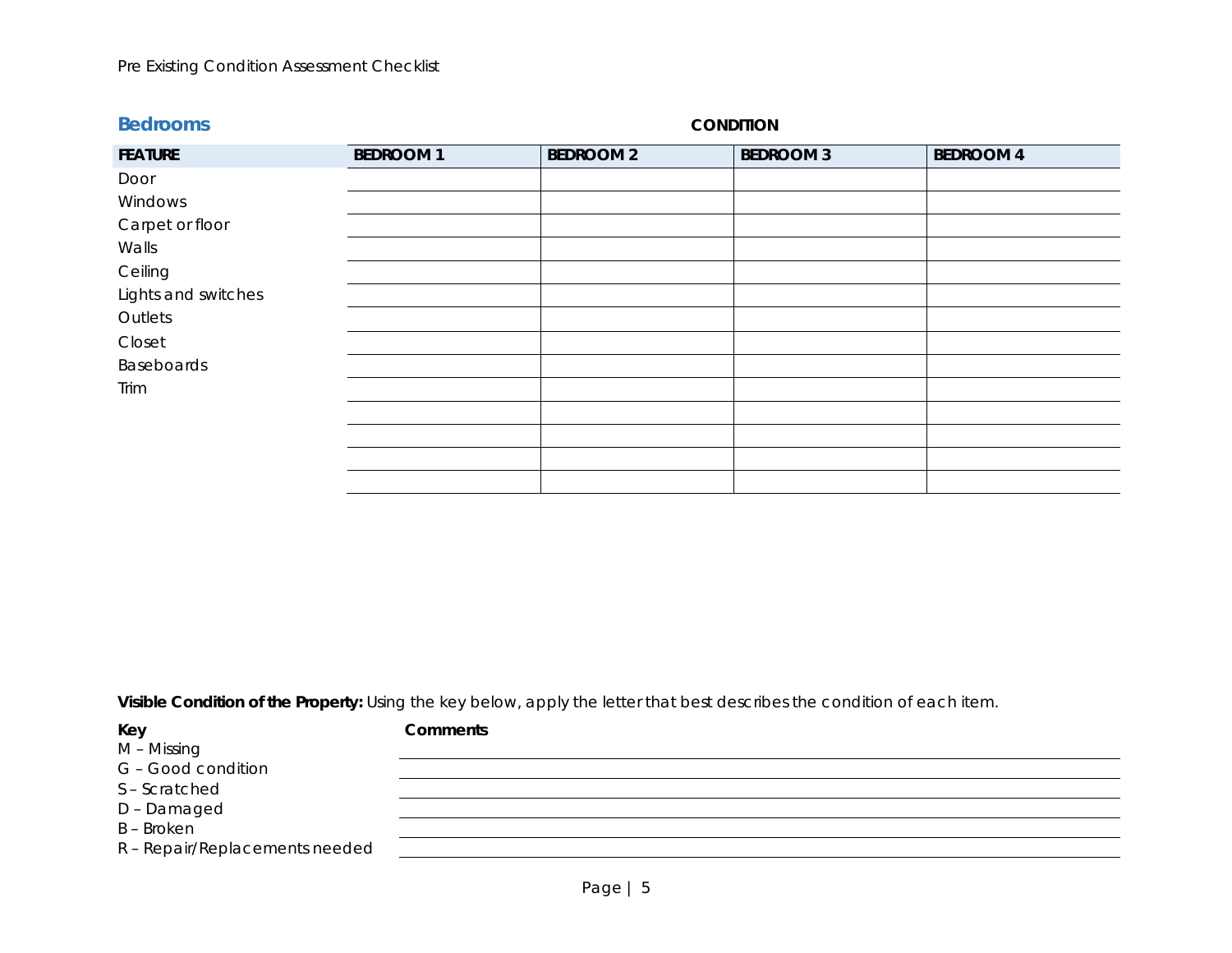| <b>Bathrooms</b>         |                   |                   | <b>CONDITION</b>  |                   |
|--------------------------|-------------------|-------------------|-------------------|-------------------|
| <b>FEATURE</b>           | <b>BATHROOM 1</b> | <b>BATHROOM 2</b> | <b>BATHROOM 3</b> | <b>BATHROOM 4</b> |
| Door                     |                   |                   |                   |                   |
| Window                   |                   |                   |                   |                   |
| Floor                    |                   |                   |                   |                   |
| Walls                    |                   |                   |                   |                   |
| Ceiling                  |                   |                   |                   |                   |
| Sink                     |                   |                   |                   |                   |
| Tub/shower               |                   |                   |                   |                   |
| Toilet                   |                   |                   |                   |                   |
| Cabinet, shelves, closet |                   |                   |                   |                   |
| Towel bars               |                   |                   |                   |                   |
| Lights and switches      |                   |                   |                   |                   |
| Outlets                  |                   |                   |                   |                   |
| Baseboards               |                   |                   |                   |                   |
| Trim                     |                   |                   |                   |                   |
|                          |                   |                   |                   |                   |
|                          |                   |                   |                   |                   |
|                          |                   |                   |                   |                   |
|                          |                   |                   |                   |                   |

| ×<br>۰. |  |
|---------|--|
| $\sim$  |  |

**Key Comments**

M – Missing

G – Good condition

S – Scratched

D – Damaged

B – Broken

R – Repair/Replacements needed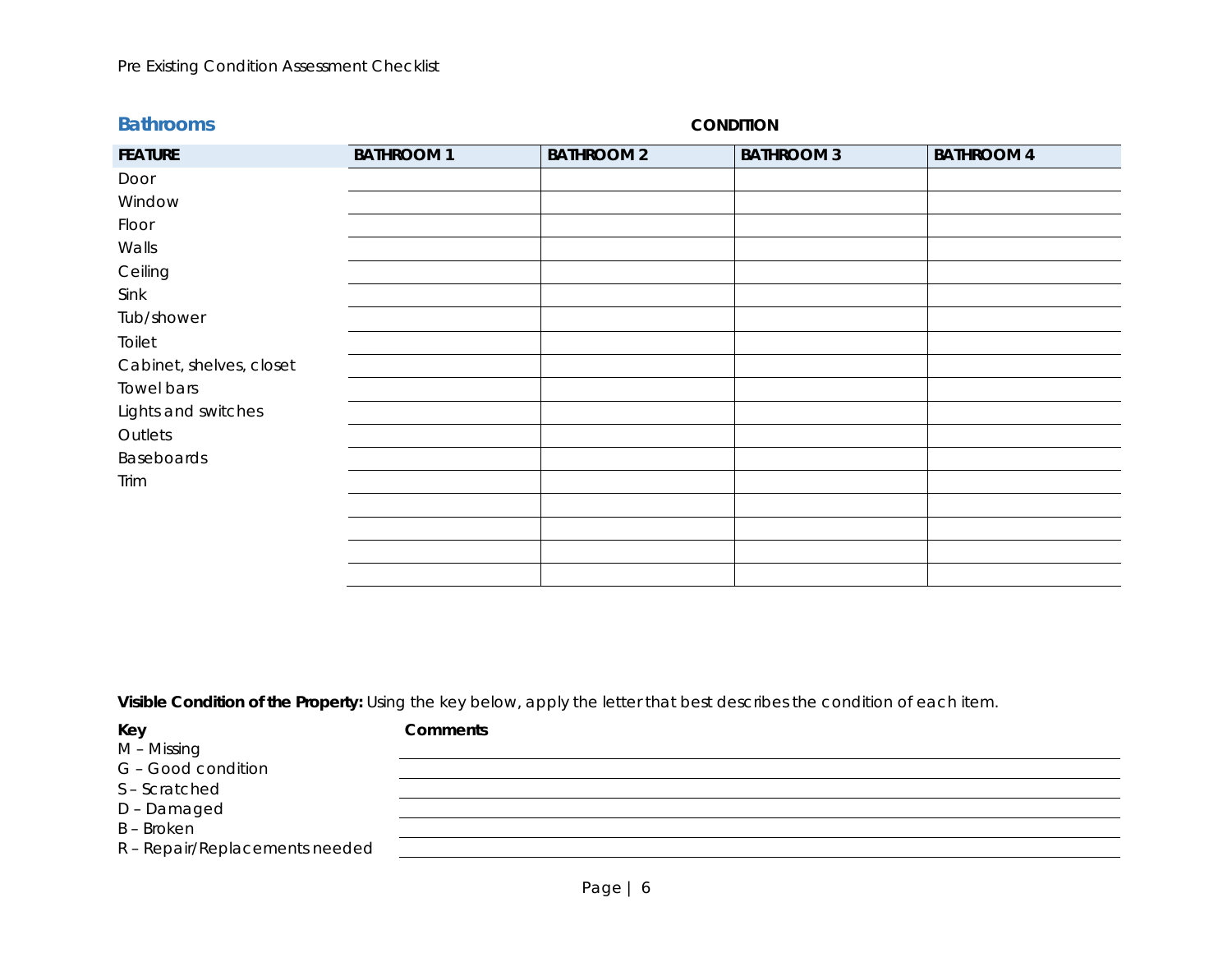| Fireplace      |                  | <b>Basement</b> |                  |
|----------------|------------------|-----------------|------------------|
| <b>FEATURE</b> | <b>CONDITION</b> | <b>FEATURE</b>  | <b>CONDITION</b> |
| Damper         |                  | Trim            |                  |
| Firebox        |                  | Sump and pump   |                  |
| Chimney        |                  | <b>Stairs</b>   |                  |
| Spark arrestor |                  |                 |                  |
| Rain cap       |                  |                 |                  |
|                |                  |                 |                  |

| <b>Basement</b>     |                  | Plumbing       |                  |
|---------------------|------------------|----------------|------------------|
| <b>FEATURE</b>      | <b>CONDITION</b> | <b>FEATURE</b> | <b>CONDITION</b> |
| Door                |                  | Pressure       |                  |
| Windows             |                  | Drainage       |                  |
| Floor               |                  | Hot water      |                  |
| Walls               |                  | Washer         |                  |
| Ceiling             |                  | <b>Dryer</b>   |                  |
| Storage             |                  |                |                  |
| Foundation          |                  |                |                  |
| Lights and switches |                  |                |                  |
| Outlets             |                  |                |                  |
| <b>Baseboards</b>   |                  |                |                  |

| Key                            | <b>Comments</b> |
|--------------------------------|-----------------|
| M – Missing                    |                 |
| G - Good condition             |                 |
| S-Scratched                    |                 |
| D-Damaged                      |                 |
| B – Broken                     |                 |
| R - Repair/Replacements needed |                 |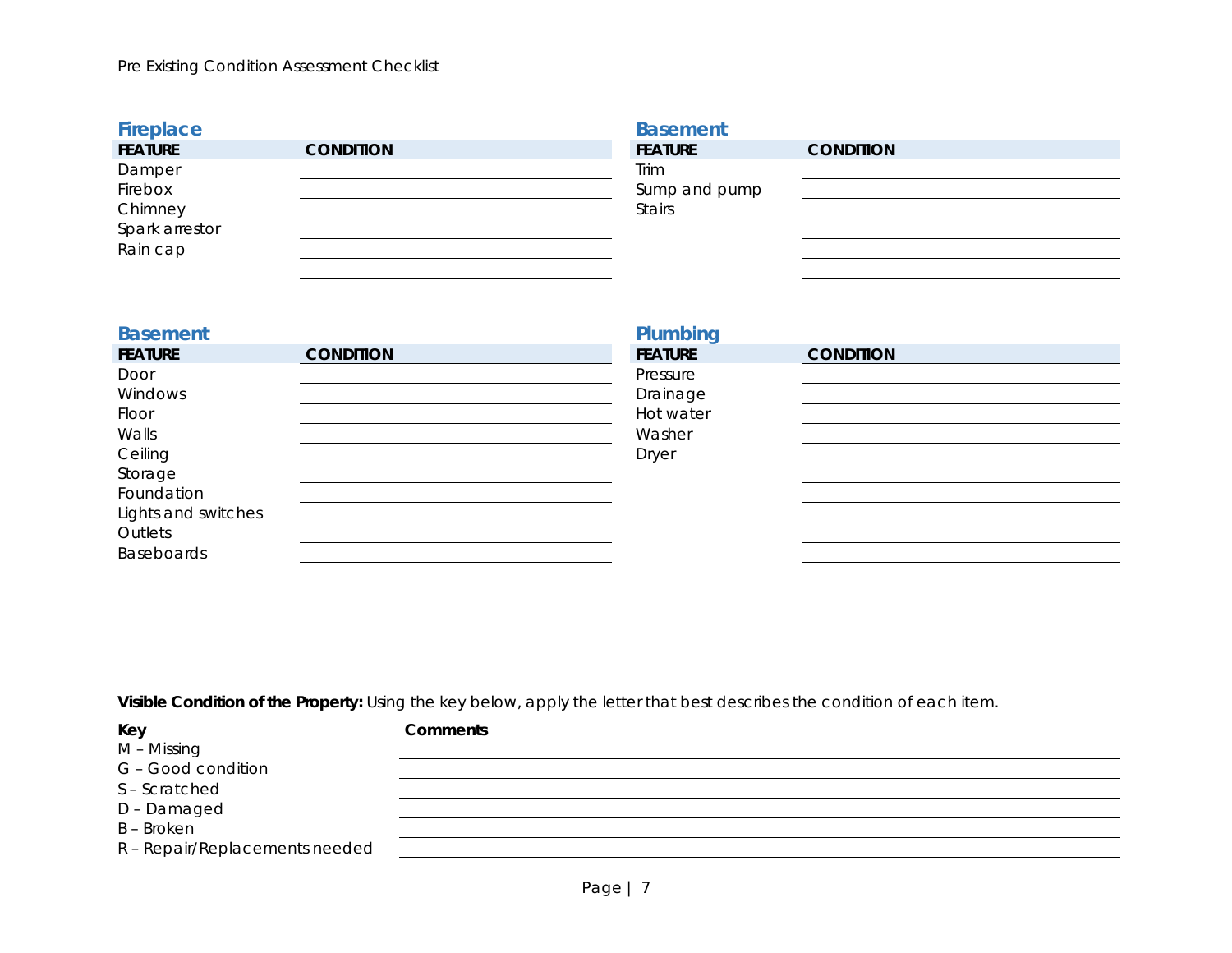Pre Existing Condition Assessment Checklist

**DIAGRAM**

| Key                            | Comments |
|--------------------------------|----------|
| M – Missing                    |          |
| G - Good condition             |          |
| S-Scratched                    |          |
| D-Damaged                      |          |
| B - Broken                     |          |
| R - Repair/Replacements needed |          |